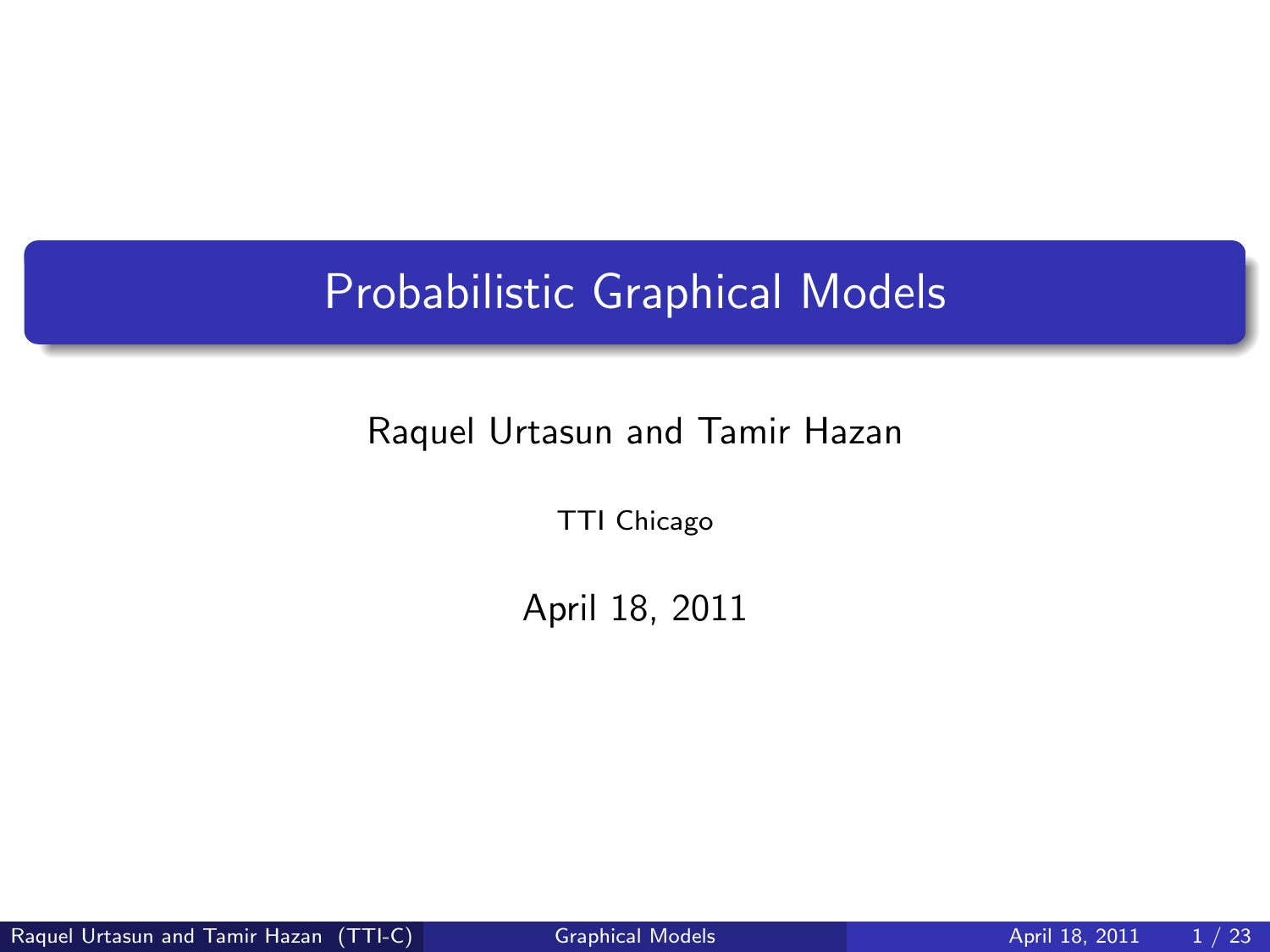#### Inference: conditional probabilities

- Today we will look into inference in exact inference in graphical models.
- **•** In particular, we will look into variable elimination.
- The factorization of the network is going to be critical in our ability to perform inference.
- We will focus on conditional probability queries

$$
p(\mathbf{Y}|\mathbf{E}=\mathbf{e})=\frac{P(\mathbf{Y},\mathbf{e})}{P(\mathbf{e})}
$$

• Let  $W = X - Y - E$  be the random variables that are neither the query nor the evidence. Each of this joint distributions can be computed by marginalizing the other variables.

$$
p(\mathbf{Y}, \mathbf{e}) = \sum_{\mathbf{w}} P(\mathbf{Y}, \mathbf{e}, \mathbf{w})
$$

and the probability of the evidence is

$$
P(\mathbf{e}) = \sum_{\mathbf{y}, \mathbf{w}} P(\mathbf{y}, \mathbf{e}, \mathbf{w})
$$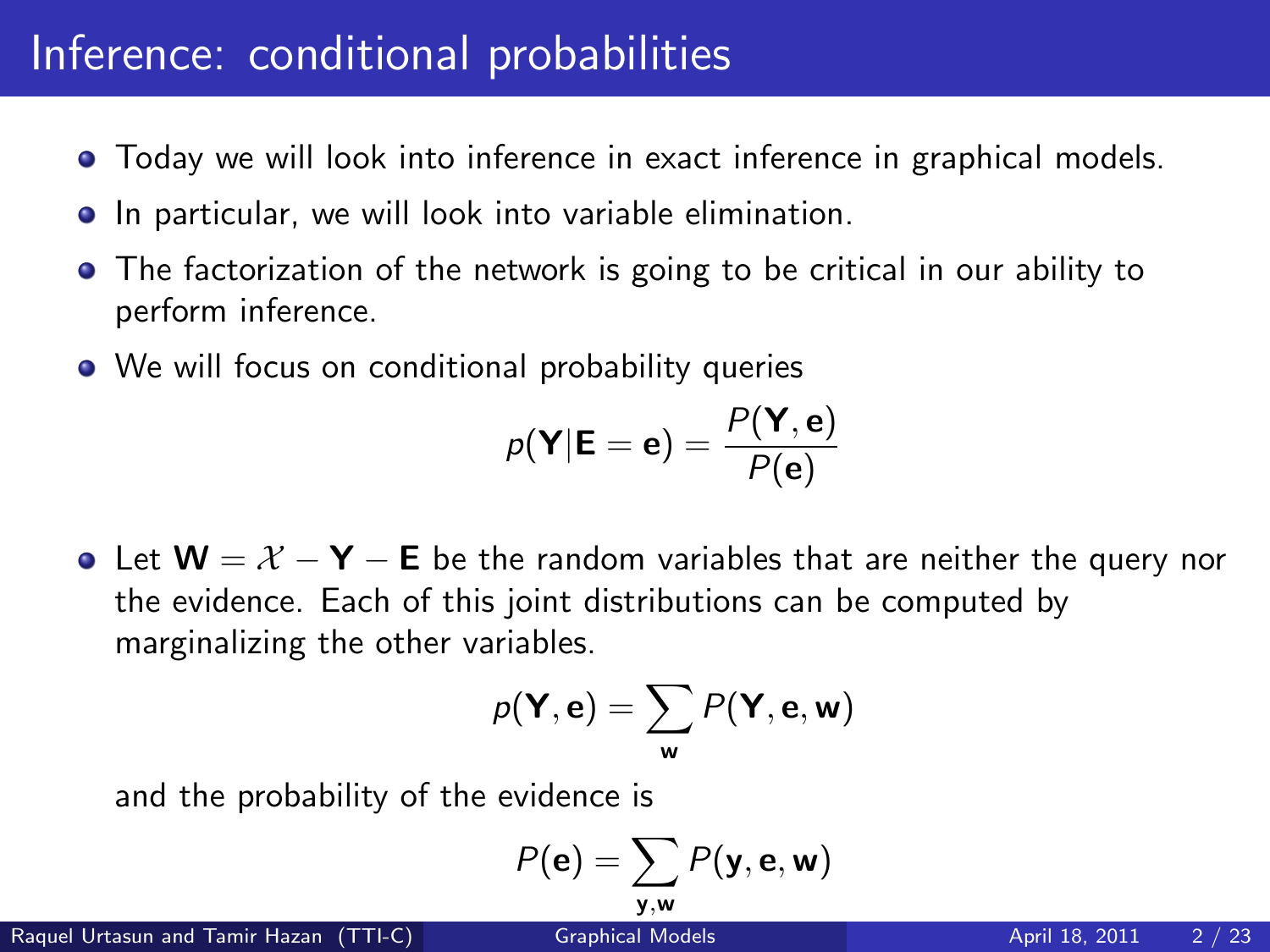• We can reuse the computation as follows

$$
P(\mathbf{e}) = \sum_{\mathbf{y}, \mathbf{w}} P(\mathbf{y}, \mathbf{e}, \mathbf{w}) = \sum_{\mathbf{y}} P(\mathbf{y}, \mathbf{e})
$$

We can now compute the conditional by dividing the probabilities

$$
p(\mathbf{Y}|\mathbf{E}=\mathbf{e})=\frac{P(\mathbf{Y},\mathbf{e})}{P(\mathbf{e})}
$$

This process is taking the marginal probabilities  $p(\textbf{y}^1,\textbf{e}),\cdots,p(\textbf{y}^k,\textbf{e})$  and renormalizing the entries to sum to 1.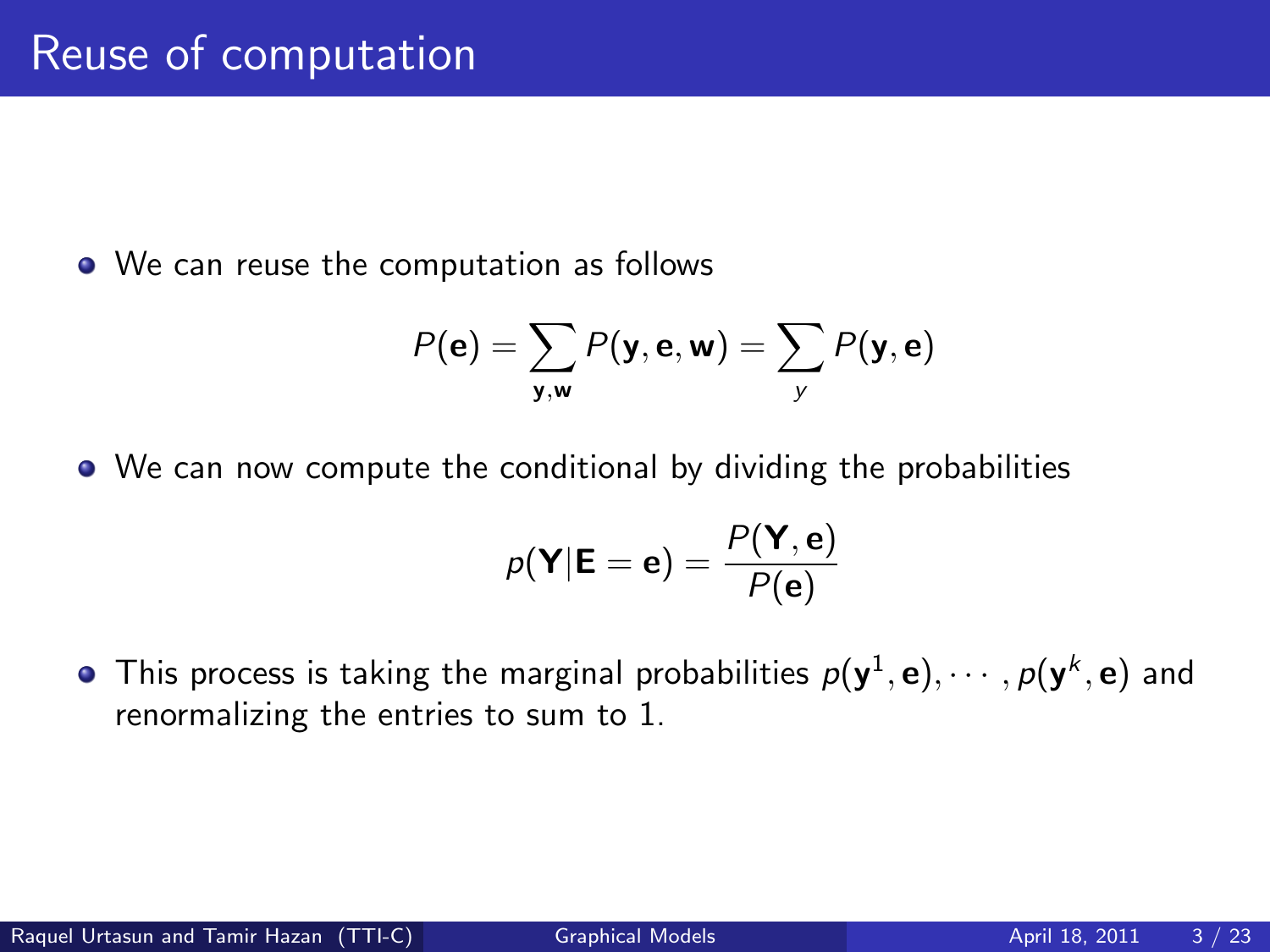- Summing up all the terms has an exponential number of computations.
- Worst case analysis, it is NP-hard.
- Approximate inference in the worst case is also NP-hard.
- **•** It's the same in Bayesian networks and Markov networks.
- In practice there is hope, worst case is not what we care about!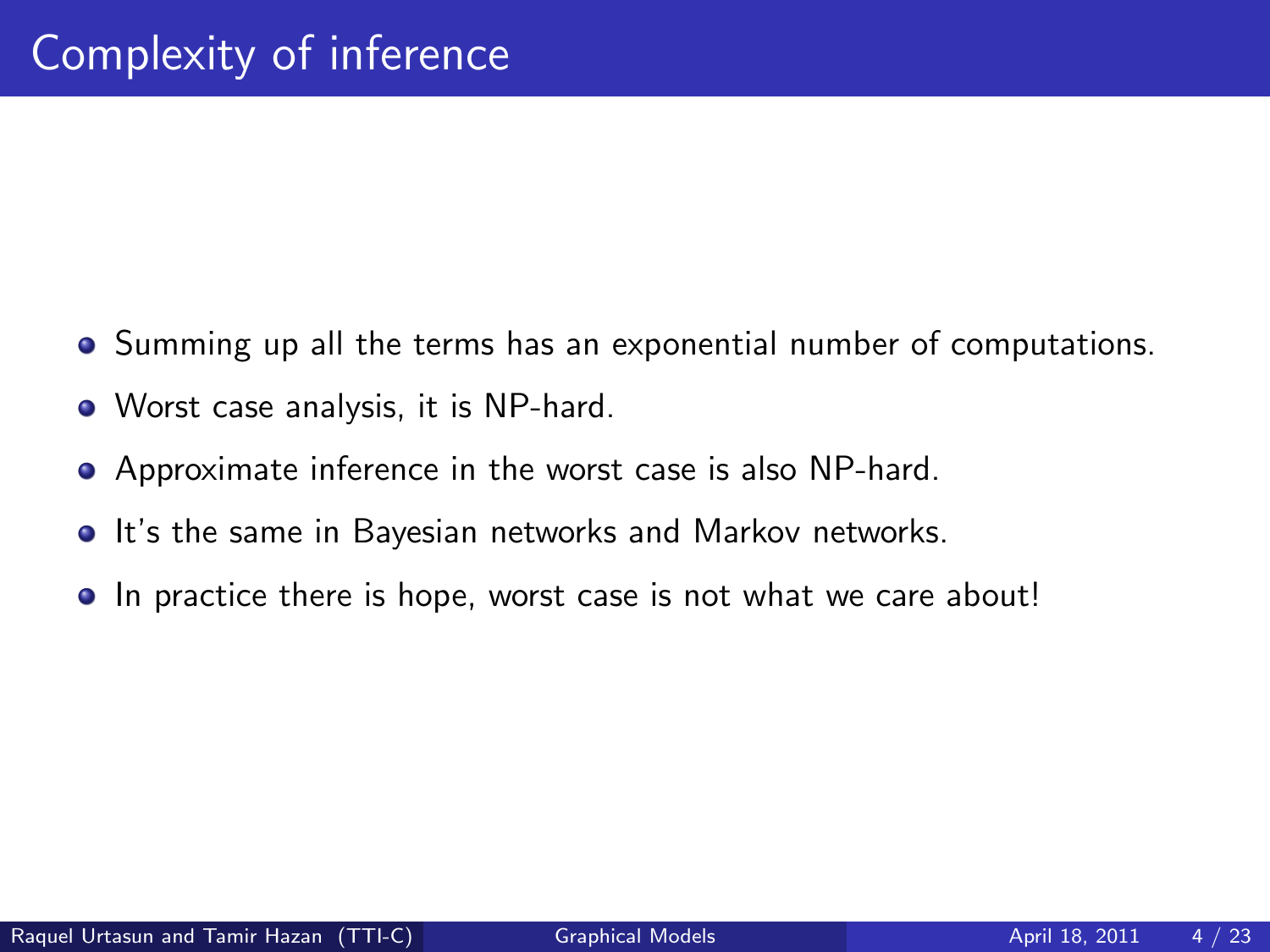#### Basic idea of variable elimination

- The structure of the graph helps inference.
- We can use dynamic programming to do efficient inference.
- Let's start with a simple chain  $A \rightarrow B \rightarrow C \rightarrow D$ .
- Let's assume we want to compute  $P(B)$ .
- With no assumption:

$$
P(B) = \sum_{a} P(a)P(B|a)
$$

- $\bullet$  All this information in the Bayesian network: we have the CPD of  $P(a)$  and  $P(B|a)$ .
- The same for  $P(C)$

$$
P(C) = \sum_{b} P(C|b)P(b)
$$

and the information in the CPD.

This algorithm computes sets of values at a time, an entire distribution.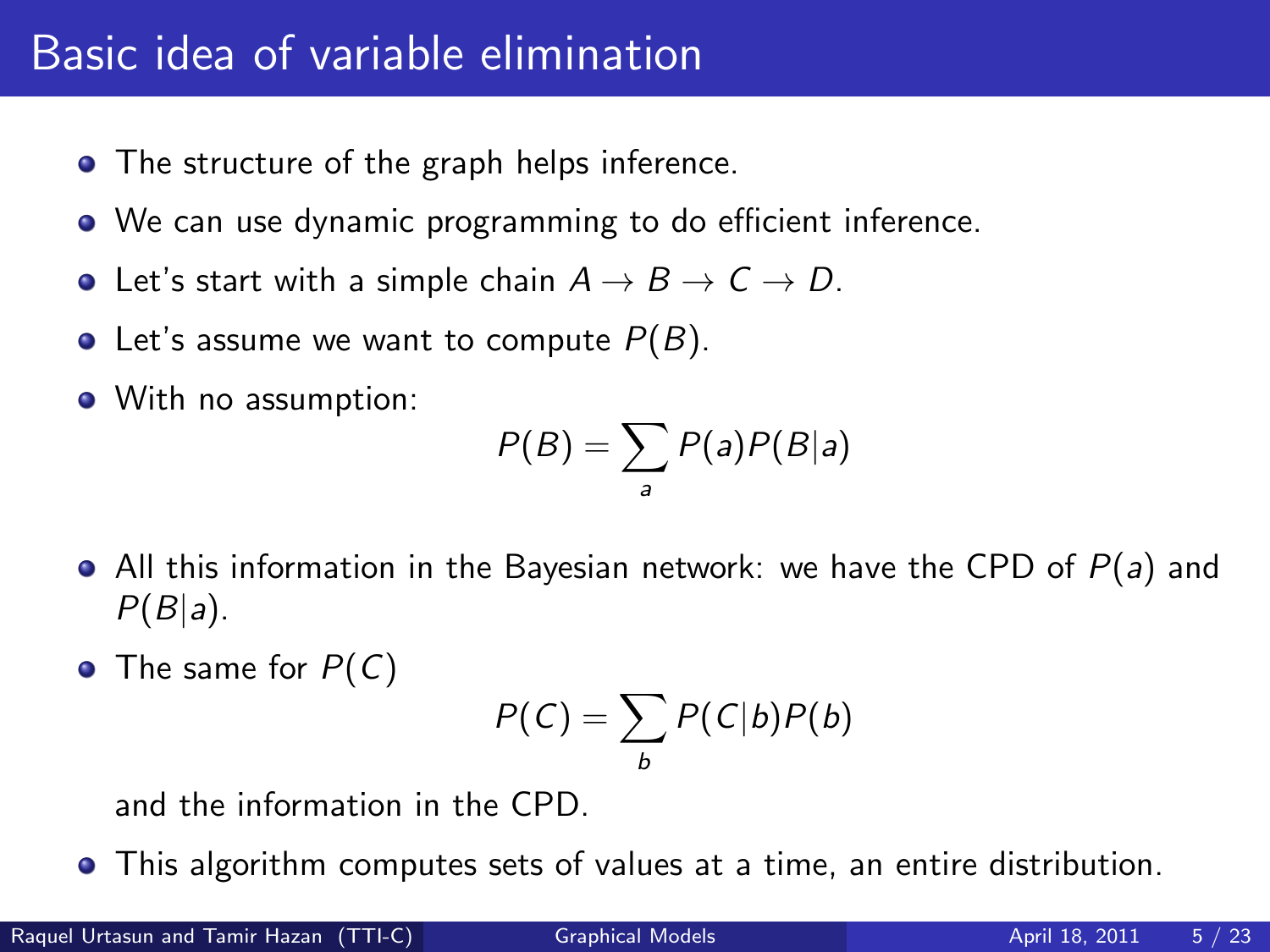#### Complexity of a chain

- **•** Example of a chain  $X_1 \rightarrow X_2 \rightarrow \cdots \rightarrow X_n$ , and each node has k values.
- We can compute at each step

$$
P(X_{i+1}) = \sum_{x_i} P(X_{i+1}|x_i)P(x_i)
$$

- We need to multiply  $P(\mathsf{x}_i)$  with each CPD  $P(\mathsf{X}_{i+1}|\mathsf{X}_i)$  for each value of  $\mathsf{x}_i.$
- $P(X_i)$  has k values, and the CPD  $P(X_{i+1}|X_i)$  has  $k^2$  values.
- $k^2$  multiplications and  $k(k-1)$  additions.
- The cost of the total chain is  $\mathcal{O}(nk^2)$ .
- **•** By comparison, generating the full joint and summing it up has complexity  $\mathcal{O}(k^n)$ .
- We have done inference over the joint without generating it explicitly.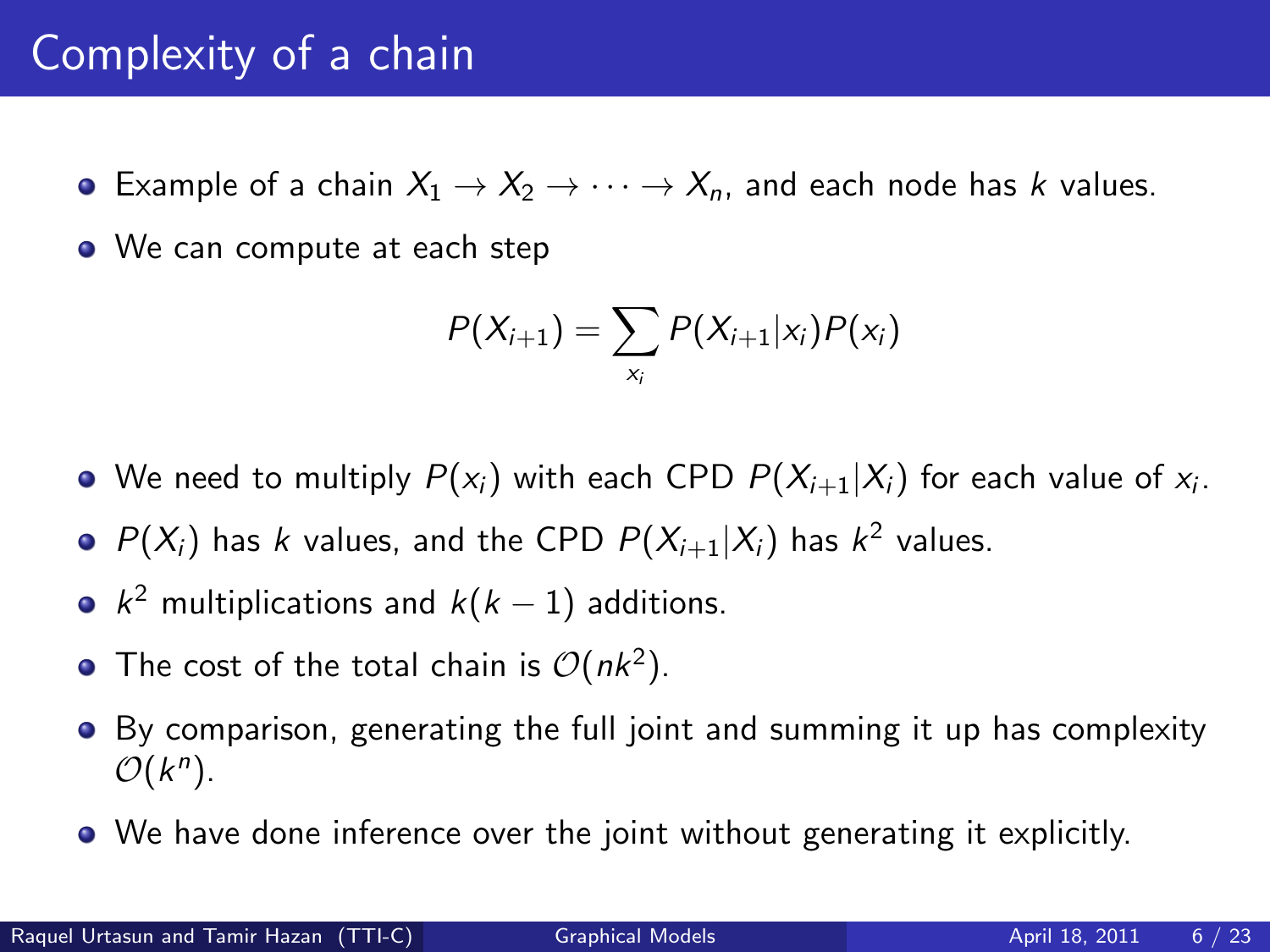• The joint probability by the chain rule in BN is

 $p(A, B, C, D) = p(A)p(B|A)p(C|B)p(D|C)$ 

• In order to compute  $P(D)$  we have to sum up all the values

$$
P(D) = \sum_{a,b,c} p(A, B, C, D)
$$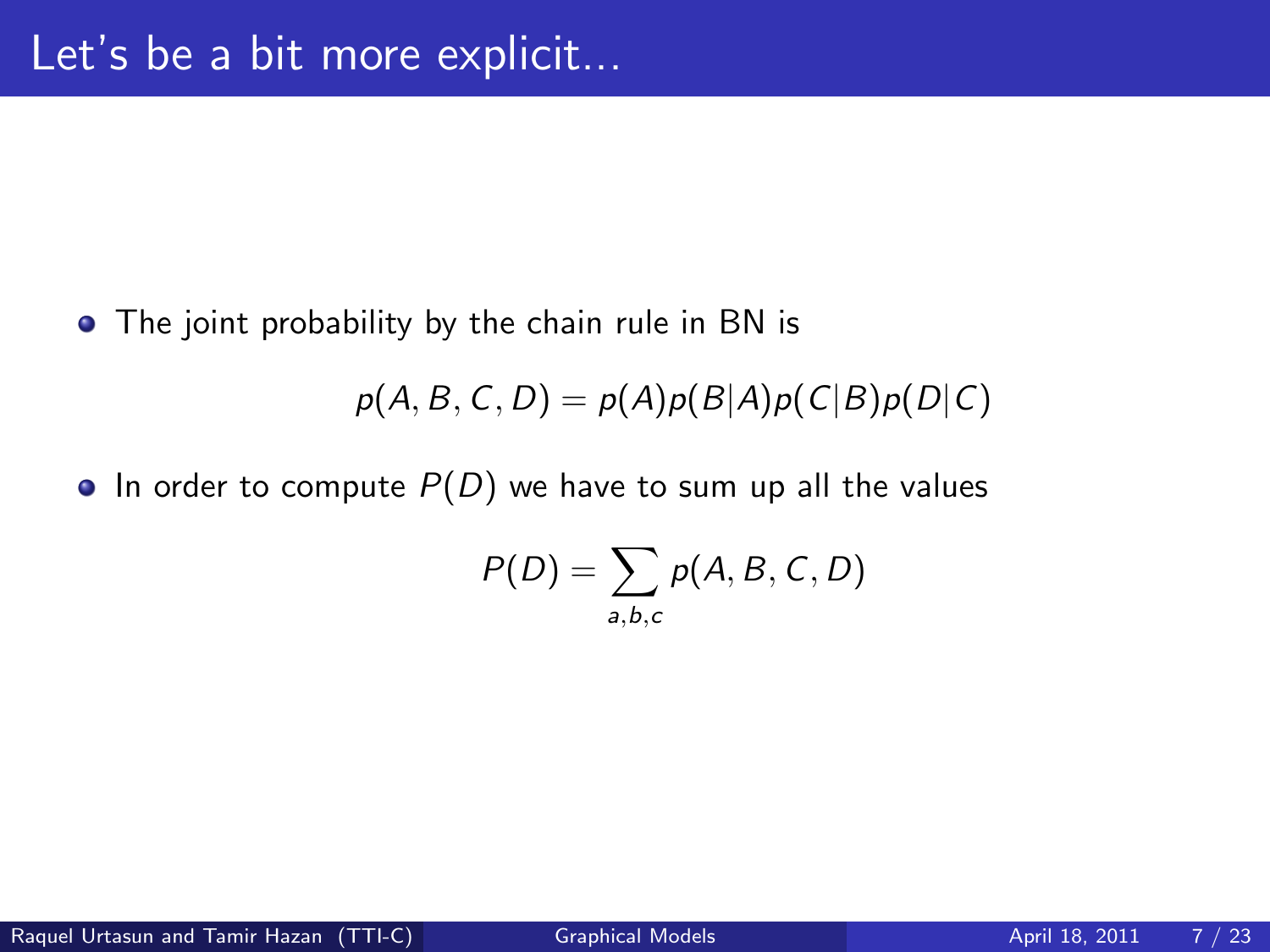#### Let's be a bit more explicit...

$$
\begin{array}{c|c|c|c|c} P(a^1) & P(b^1 \mid a^1) & P(c^1 \mid b^1) & P(d^1 \mid c^1) \\ + & P(a^2) & P(b^1 \mid a^2) & P(c^1 \mid b^1) & P(d^1 \mid c^1) \\ + & P(a^1) & P(b^2 \mid a^1) & P(c^1 \mid b^2) & P(d^1 \mid c^1) \\ + & P(a^2) & P(b^1 \mid a^1) & P(c^2 \mid b^1) & P(d^1 \mid c^2) \\ + & P(a^2) & P(b^1 \mid a^2) & P(c^2 \mid b^1) & P(d^1 \mid c^2) \\ + & P(a^2) & P(b^2 \mid a^1) & P(c^2 \mid b^2) & P(d^1 \mid c^2) \\ + & P(a^2) & P(b^2 \mid a^2) & P(c^2 \mid b^2) & P(d^1 \mid c^2) \\ + & P(a^2) & P(b^2 \mid a^2) & P(c^2 \mid b^2) & P(d^1 \mid c^2) \\ + & P(a^2) & P(b^1 \mid a^2) & P(c^1 \mid b^1) & P(d^2 \mid c^1) \\ + & P(a^2) & P(b^1 \mid a^2) & P(c^1 \mid b^2) & P(d^2 \mid c^1) \\ + & P(a^2) & P(b^1 \mid a^2) & P(c^1 \mid b^2) & P(d^2 \mid c^1) \\ + & P(a^2) & P(b^1 \mid a^1) & P(c^2 \mid b^1) & P(d^2 \mid c^2) \\ + & P(a^2) & P(b^1 \mid a^2) & P(c^2 \mid b^1) & P(d^2 \mid c^2) \\ + & P(a^2) & P(b^2 \mid a^1) & P(c^2 \mid b^2) & P(d^2 \mid c^2) \\ + & P(a^2) & P(b^2 \mid a^2) & P(c^2 \mid b^2) & P(d^2 \mid c^2) \\ + & P(a^2) & P(b^2 \mid a^2) & P(c^2 \mid b^2) & P(d^2 \mid c^2) \\ \end{array}
$$

There is structure on the summation, e.g., repeated  $P(c^1|b^1)P(d^1|c^1).$ 

Let's modify the computation to first compute

$$
P(a^1)P(b^1|a^1)+P(a^2)P(b^1|a^2)
$$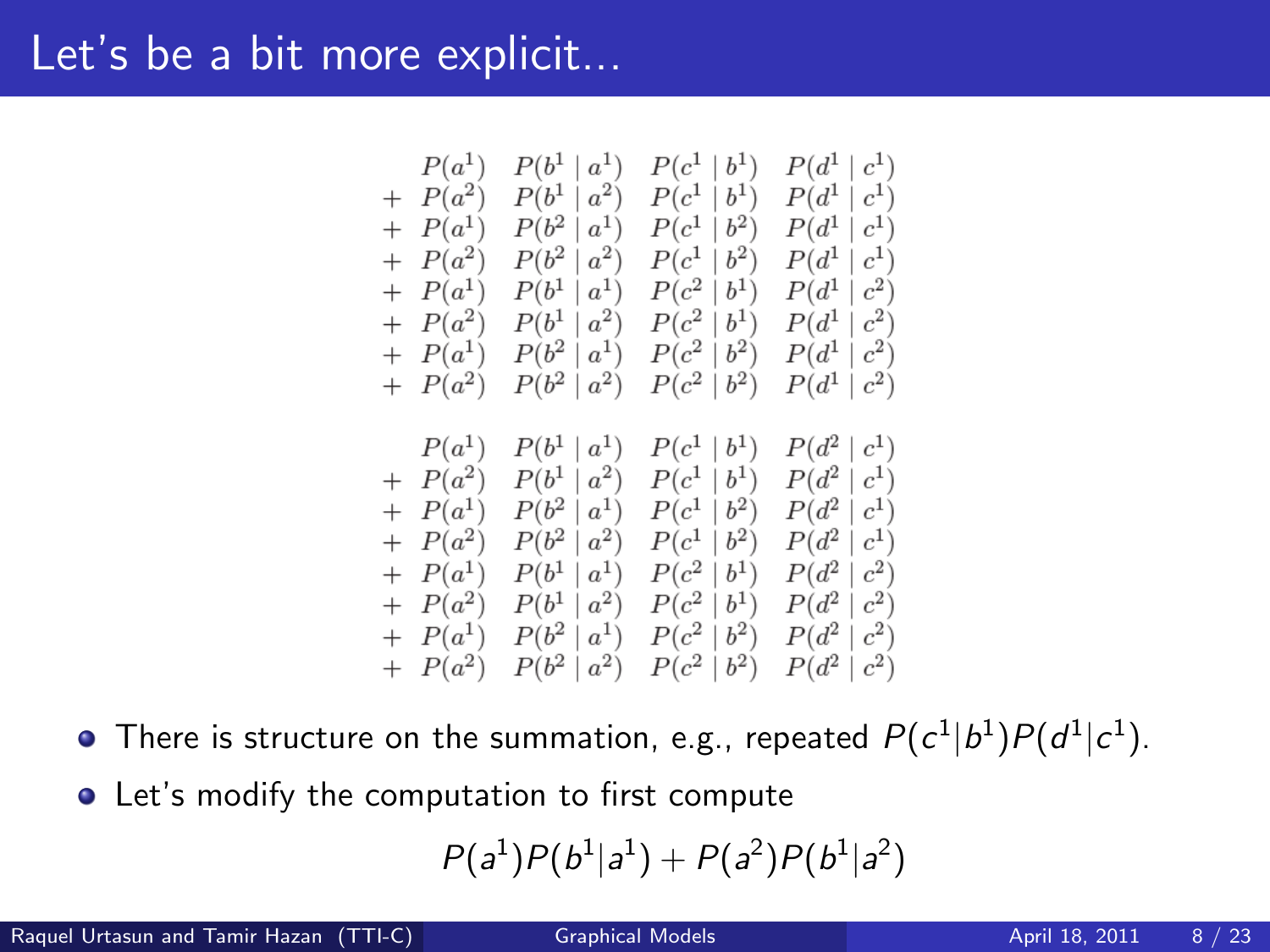## Let's be a bit more explicit...

● Let's modify the computation to first compute

 $P(a^1)P(b^1|a^1) + P(a^2)P(b^1|a^2)$ 

• Then we get

$$
\begin{array}{c} (P(a^1)P(b^1\mid a^1)+P(a^2)P(b^1\mid a^2))\quad P(c^1\mid b^1)\quad P(d^1\mid c^1)\\ +\quad (P(a^1)P(b^2\mid a^1)+P(a^2)P(b^2\mid a^2))\quad P(c^1\mid b^2)\quad P(d^1\mid c^1)\\ +\quad (P(a^1)P(b^1\mid a^1)+P(a^2)P(b^1\mid a^2))\quad P(c^2\mid b^1)\quad P(d^1\mid c^2)\\ +\quad (P(a^1)P(b^2\mid a^1)+P(a^2)P(b^2\mid a^2))\quad P(c^2\mid b^2)\quad P(d^1\mid c^2)\\ (P(a^1)P(b^1\mid a^1)+P(a^2)P(b^1\mid a^2))\quad P(c^1\mid b^1)\quad P(d^2\mid c^1)\\ +\quad (P(a^1)P(b^2\mid a^1)+P(a^2)P(b^2\mid a^2))\quad P(c^1\mid b^2)\quad P(d^2\mid c^1)\\ +\quad (P(a^1)P(b^1\mid a^1)+P(a^2)P(b^1\mid a^2))\quad P(c^2\mid b^1)\quad P(d^2\mid c^2)\\ +\quad (P(a^1)P(b^2\mid a^1)+P(a^2)P(b^2\mid a^2))\quad P(c^2\mid b^2)\quad P(d^2\mid c^2)\\ \end{array}
$$

**•** Certain terms are repeated multiple times

$$
P(a^1)P(b^1|a^1) + P(a^2)P(b^1|a^2)
$$
  

$$
P(a^1)P(b^2|a^1) + P(a^2)P(b^2|a^2)
$$

We define  $\tau_1: \mathit{Val}(B) \to \Re, \quad \tau_1(b^i) = P(a^1)P(b^i|a^1) + P(a^2)P(b^i|a^2)$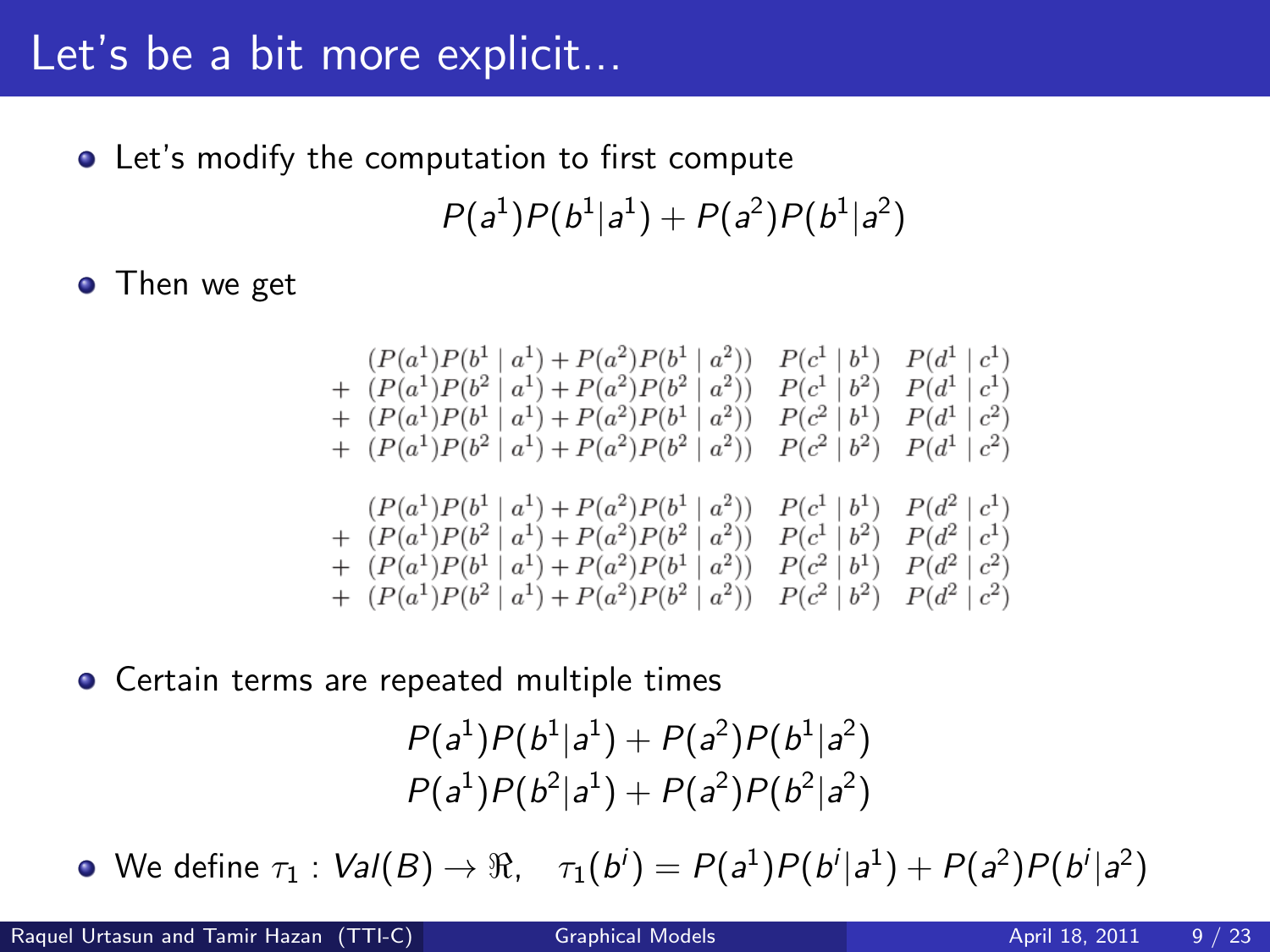#### Let's be a bit more explicit...

• We now have

$$
\begin{array}{cccc} \tau_1(b^1) & P(c^1 \mid b^1) & P(d^1 \mid c^1) \\ + & \tau_1(b^2) & P(c^1 \mid b^2) & P(d^1 \mid c^1) \\ + & \tau_1(b^1) & P(c^2 \mid b^1) & P(d^1 \mid c^2) \\ + & \tau_1(b^2) & P(c^2 \mid b^2) & P(d^1 \mid c^2) \\ \tau_1(b^1) & P(c^1 \mid b^1) & P(d^2 \mid c^1) \\ + & \tau_1(b^2) & P(c^1 \mid b^2) & P(d^2 \mid c^1) \\ + & \tau_1(b^1) & P(c^2 \mid b^1) & P(d^2 \mid c^2) \\ + & \tau_1(b^2) & P(c^2 \mid b^2) & P(d^2 \mid c^2) \end{array}
$$

We can once more reverse the order of the product and the sum and get

$$
(\tau_1(b^1)P(c^1 | b^1) + \tau_1(b^2)P(c^1 | b^2)) P(d^1 | c^1)
$$
  
+ 
$$
(\tau_1(b^1)P(c^2 | b^1) + \tau_1(b^2)P(c^2 | b^2)) P(d^1 | c^2)
$$
  

$$
(\tau_1(b^1)P(c^1 | b^1) + \tau_1(b^2)P(c^1 | b^2)) P(d^2 | c^1)
$$
  
+ 
$$
(\tau_1(b^1)P(c^2 | b^1) + \tau_1(b^2)P(c^2 | b^2)) P(d^2 | c^2)
$$

• We have other repetitive patterns.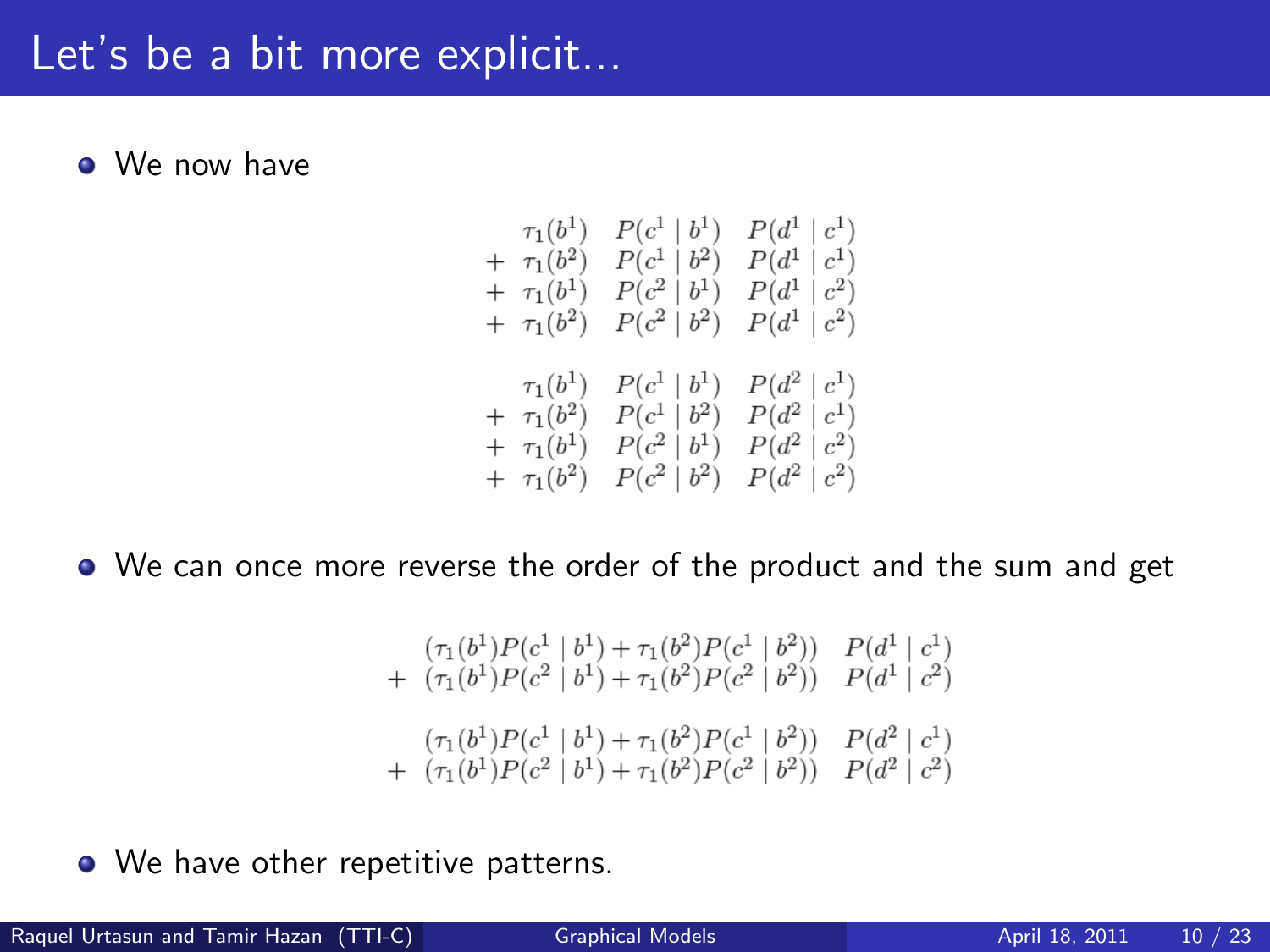• We define  $\tau_2$  :  $Val(C) \rightarrow \Re$ , with

$$
\tau_2(c^1) = \tau_1(b^1)P(c^1|b^1) + \tau_1(b^2)P(c^1|b^2)
$$
  
\n
$$
\tau_2(c^2) = \tau_1(b^1)P(c^2|b^1) + \tau_1(b^2)P(c^2|b^2)
$$

• Thus we can compute the joint  $P(A, B, C, D)$  as

$$
\tau_2(c^1) \quad P(d^1 | c^1) \n+ \tau_2(c^2) \quad P(d^1 | c^2) \n\tau_2(c^1) \quad P(d^2 | c^1) \n+ \tau_2(c^2) \quad P(d^2 | c^2)
$$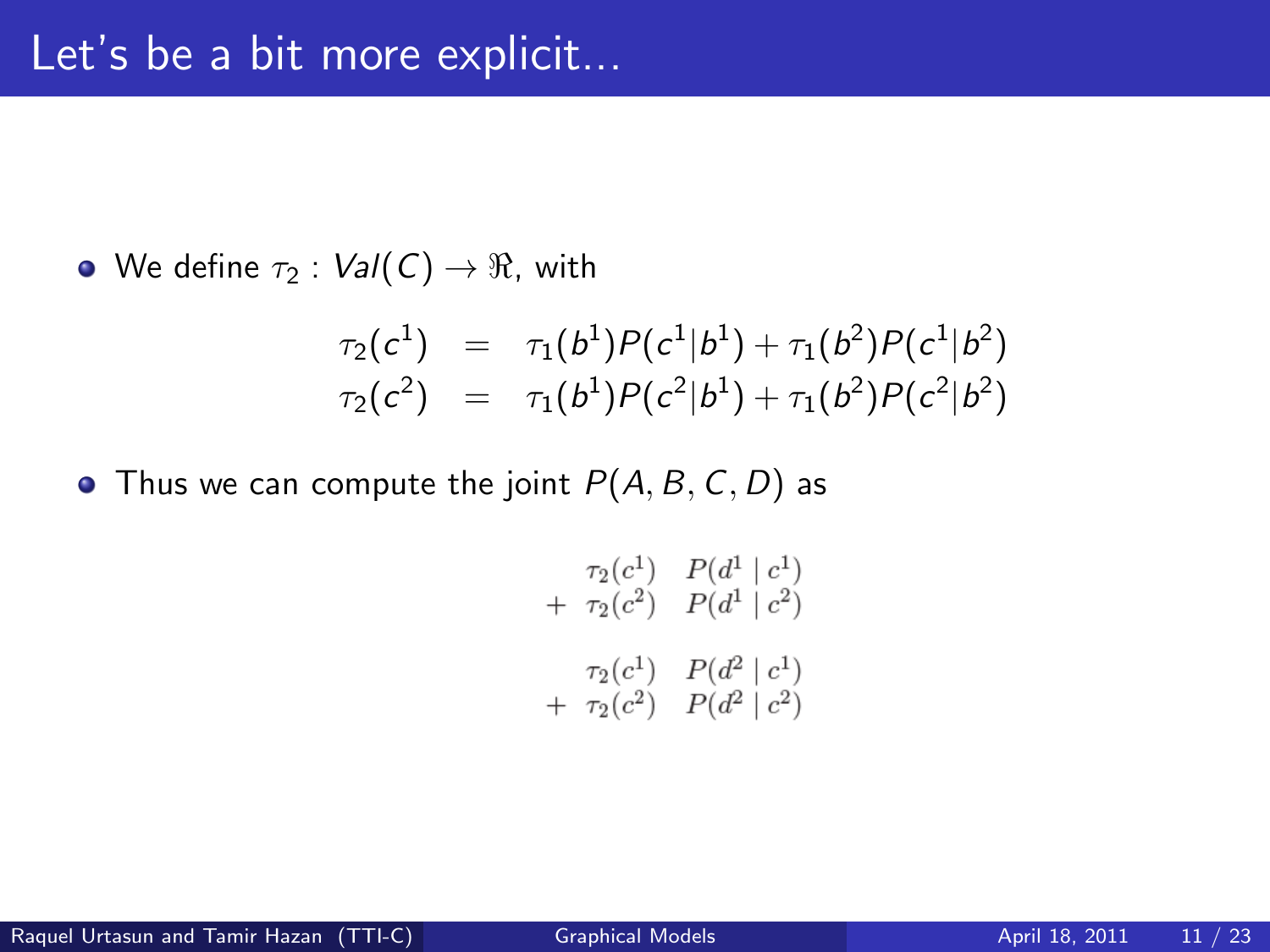• The joint is

$$
P(D) = \sum_{A,B,C} p(A,B,C,D) = \sum_{A,B,C} P(A)P(B|A)P(C|B)P(D|C)
$$

• We can push the summation

$$
P(D) = \sum_{C} P(D|C) \sum_{B} P(C|B) \sum_{A} P(B|A)P(A)
$$

- Let's call  $\psi_1(A, B) = P(A)P(B|A)$  and  $\tau_1(B) = \sum_A \psi_1(A, B)$ .
- We can define  $\psi_2(B,\mathcal C)=\tau_1(B)P(\mathcal C|B)$  and  $\tau_2(\mathcal C)=\sum_B\psi_1(B,\mathcal C).$
- This is  $\tau_2(C)$  that we can use in the final computation.
- This procedure is dynamic programming: computation is inside out instead of outside in.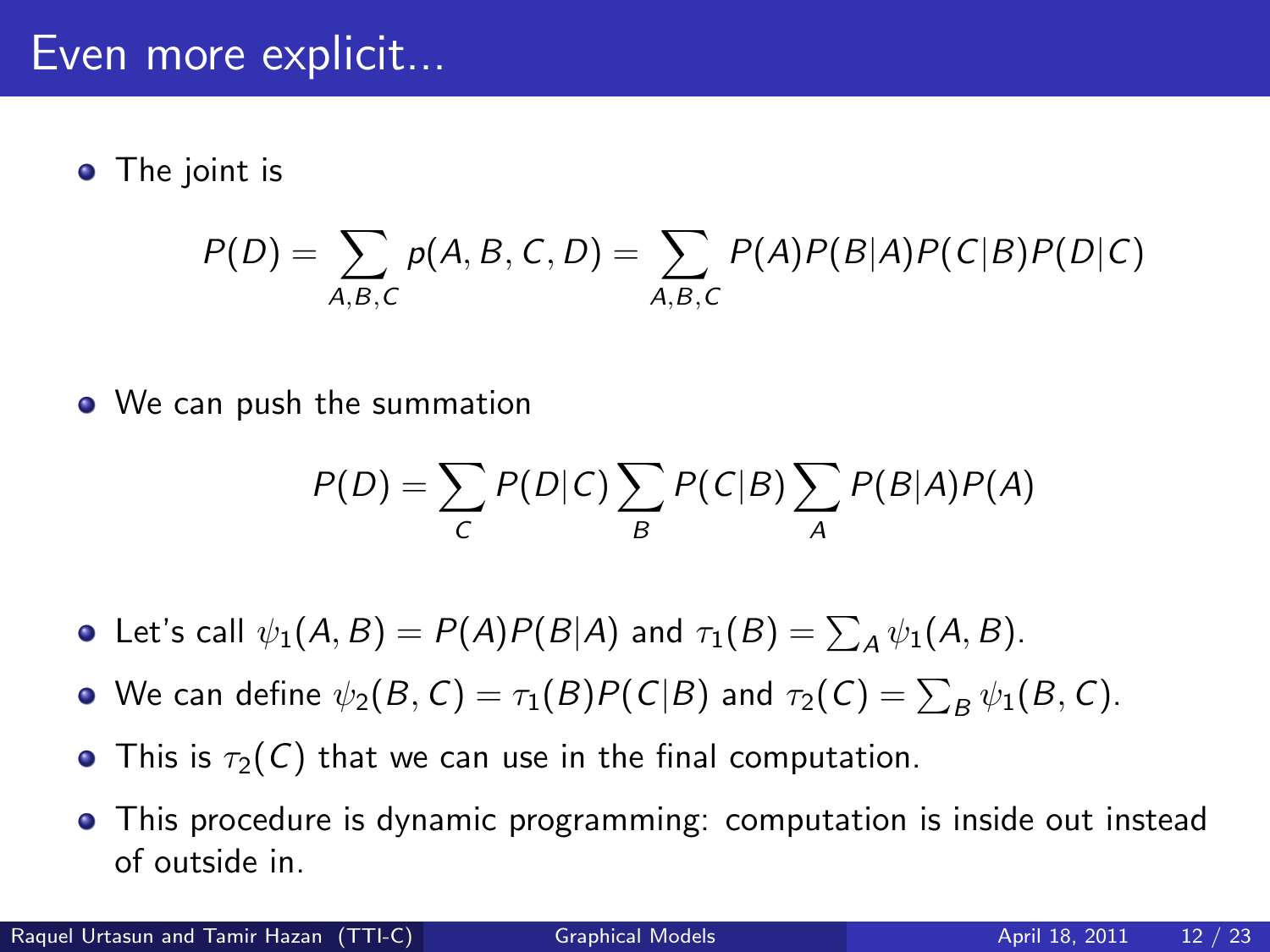- Worst case analysis says that computing the joint is NP-hard.
- **•** Even approximating it is NP-hard.
- In practice due to the structure of the Bayesian network some subexpressions in the joint depend only on a subset of variables.
- We can catch up computations that are otherwise computed exponentially many times.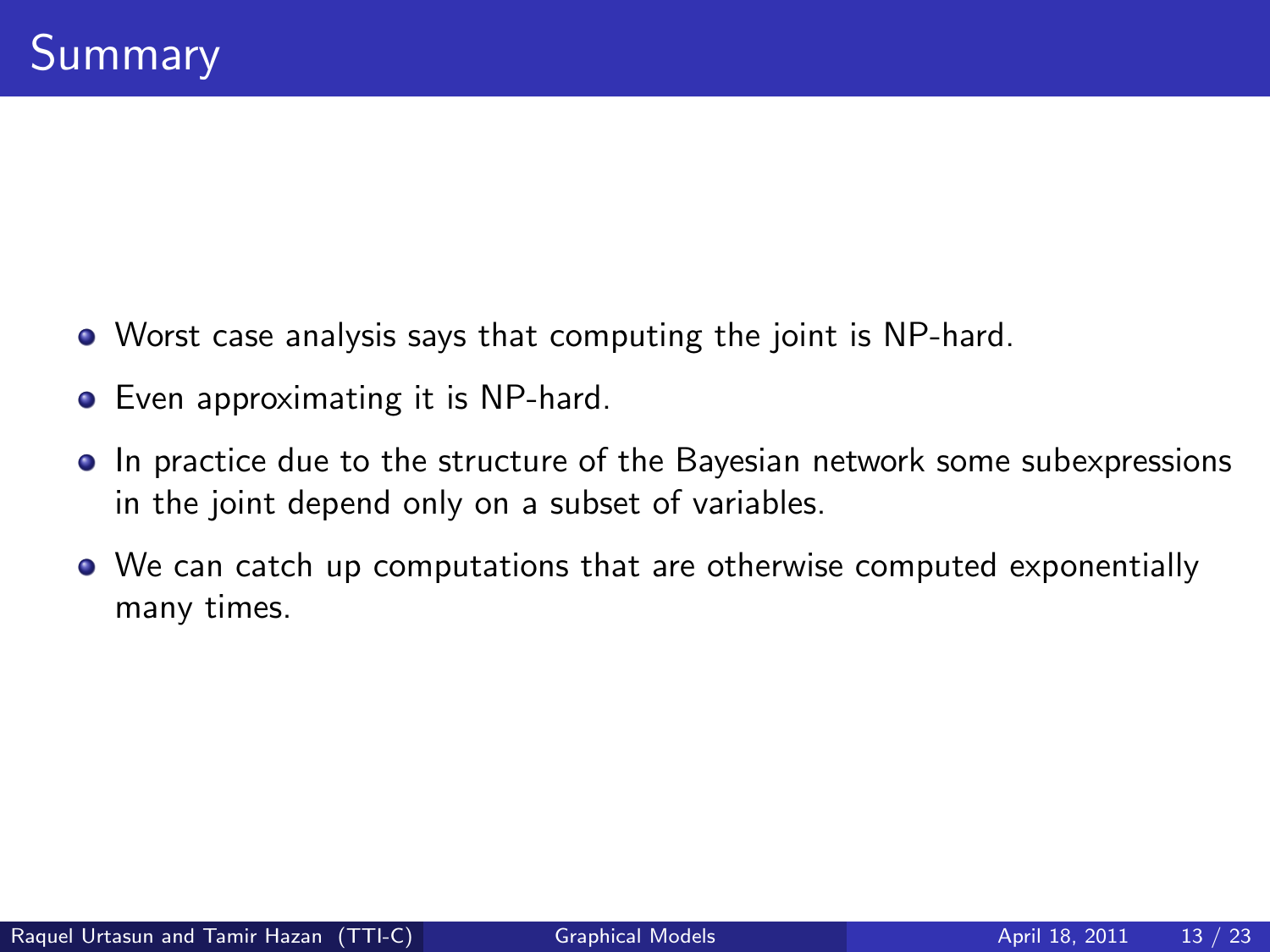- We want to go beyond chains!
- We are going to look into Bayesian networks.
- Recall that a factor  $\phi : \text{Val}(\mathsf{X}) \to \Re$  with scope **X**.
- Variable elimination is going to manipulate factors.
- Let **X** be a set of variables, and  $Y \notin \mathbf{X}$  a variable and  $\phi(\mathbf{X}, Y)$  be a factor.
- We define factor marginalization to be a factor  $\psi$  over **X** such that

$$
\psi(\mathbf{X}) = \sum_{Y} \phi(\mathbf{X}, Y)
$$

• This is called summing out Y in  $\phi$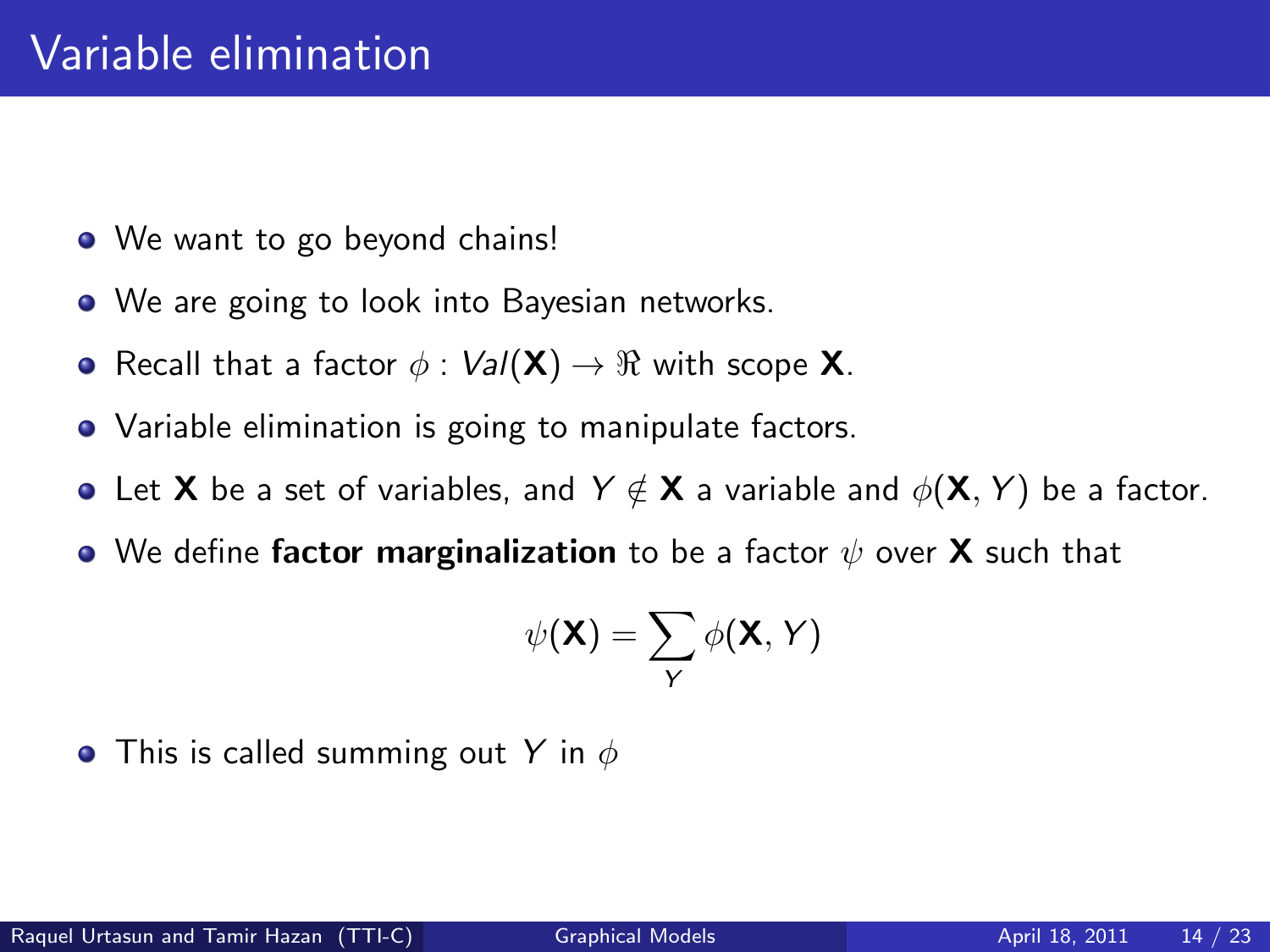### Variable elimination

 $\bullet$  We only sum up the entries that **X** matches up



• Marginalizing a joint distribution  $P(X, Y)$  onto X in a BN corresponds to summing out the variables  $Y$  in the factor corresponding to  $P$ .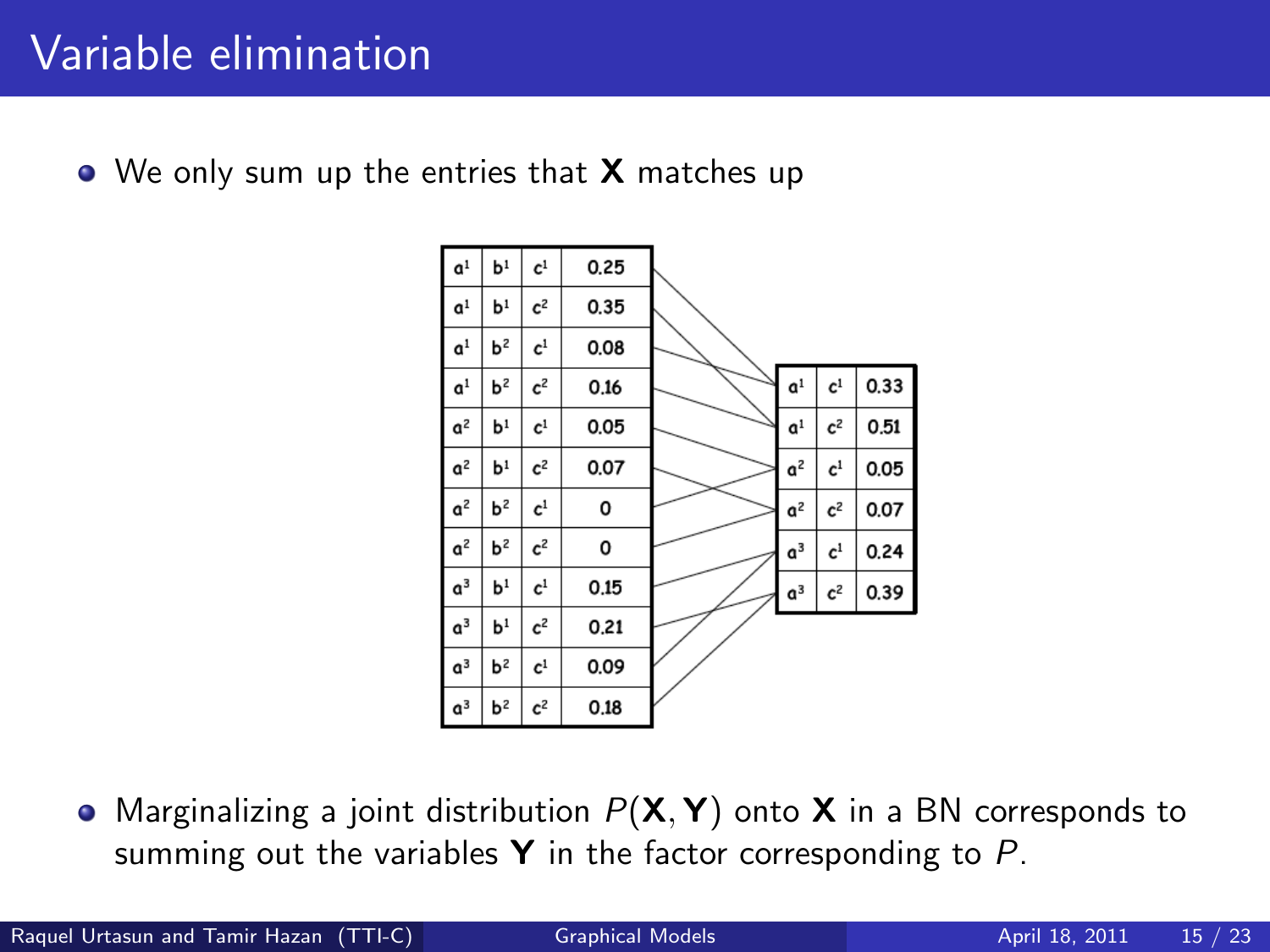- If we sum out all the variables in a normalized distribution, what do we get?
- If we sum out all the variables in an unnormalized distribution, what do we get?
- Important property is that sum and product are commutative, and the product is associative  $(\phi_1 \phi_2)\phi_3 = \phi_1(\phi_2 \phi_3)$ .
- Therefore, if  $X \notin \text{Scope}(\phi_1)$  then

$$
\sum_{X} (\phi_1 \phi_2) = \phi_1 \sum_{X} \phi_2
$$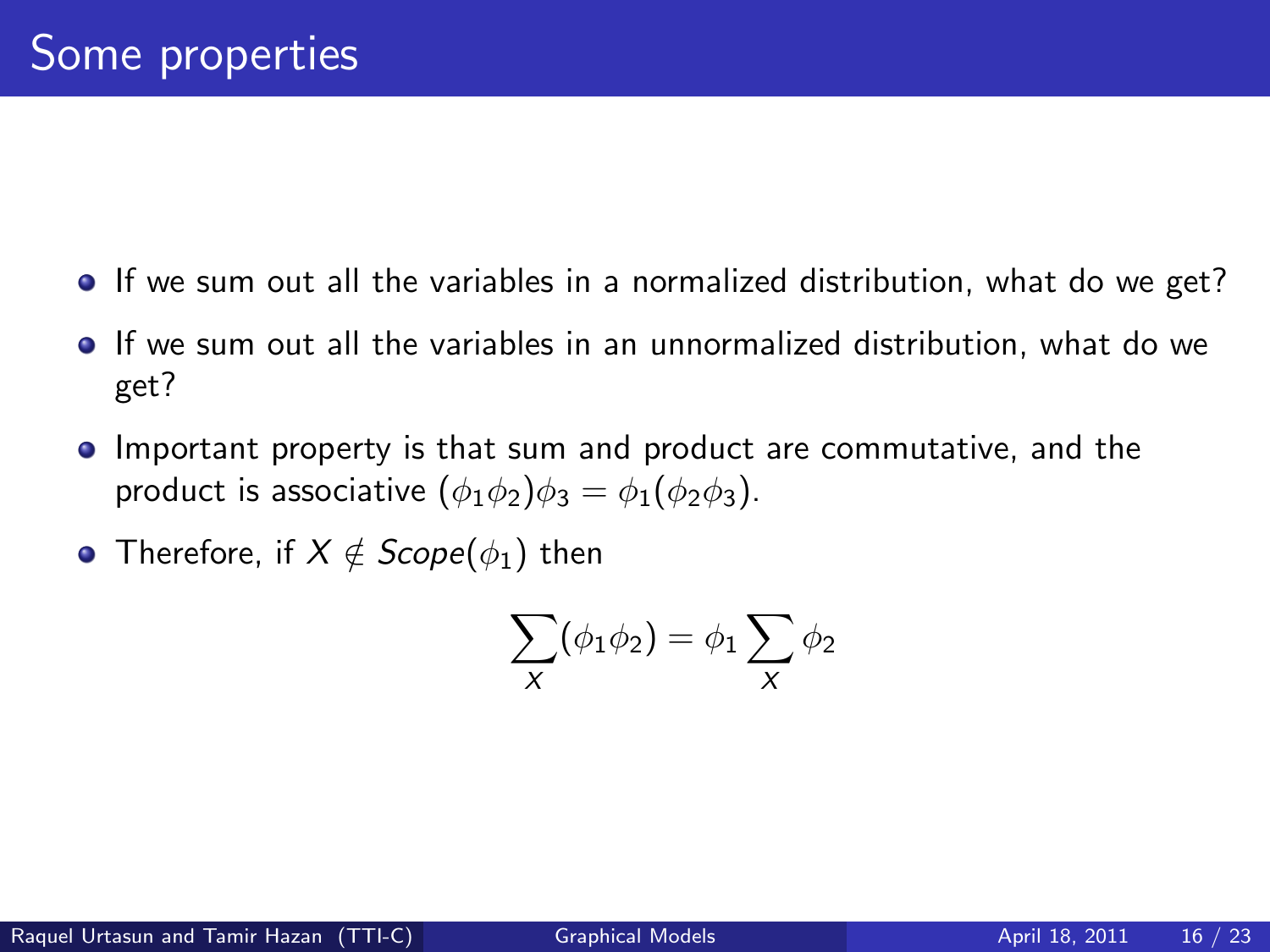# Chain example again

**•** Let's look at the chain again

$$
P(A, B, C, D) = \phi_A \phi_B \phi_C \phi_D
$$

• The marginal distribution over D

$$
P(D) = \sum_{A,B,C} \phi_A \phi_B \phi_C \phi_D
$$
  
= 
$$
\sum_C \left( \phi_D \sum_B \left( \phi_C \sum_A (\phi_B \phi_A) \right) \right)
$$

where we have used the limited scope of the factors.

- Marginalizing involves taking the product of all CPDs and sum over all but the variables in the query.
- We can do this in any order we want; some more efficient than others.
- The sum product inference task is

$$
\sum_{Z} \prod_{\phi \in \Phi} \phi
$$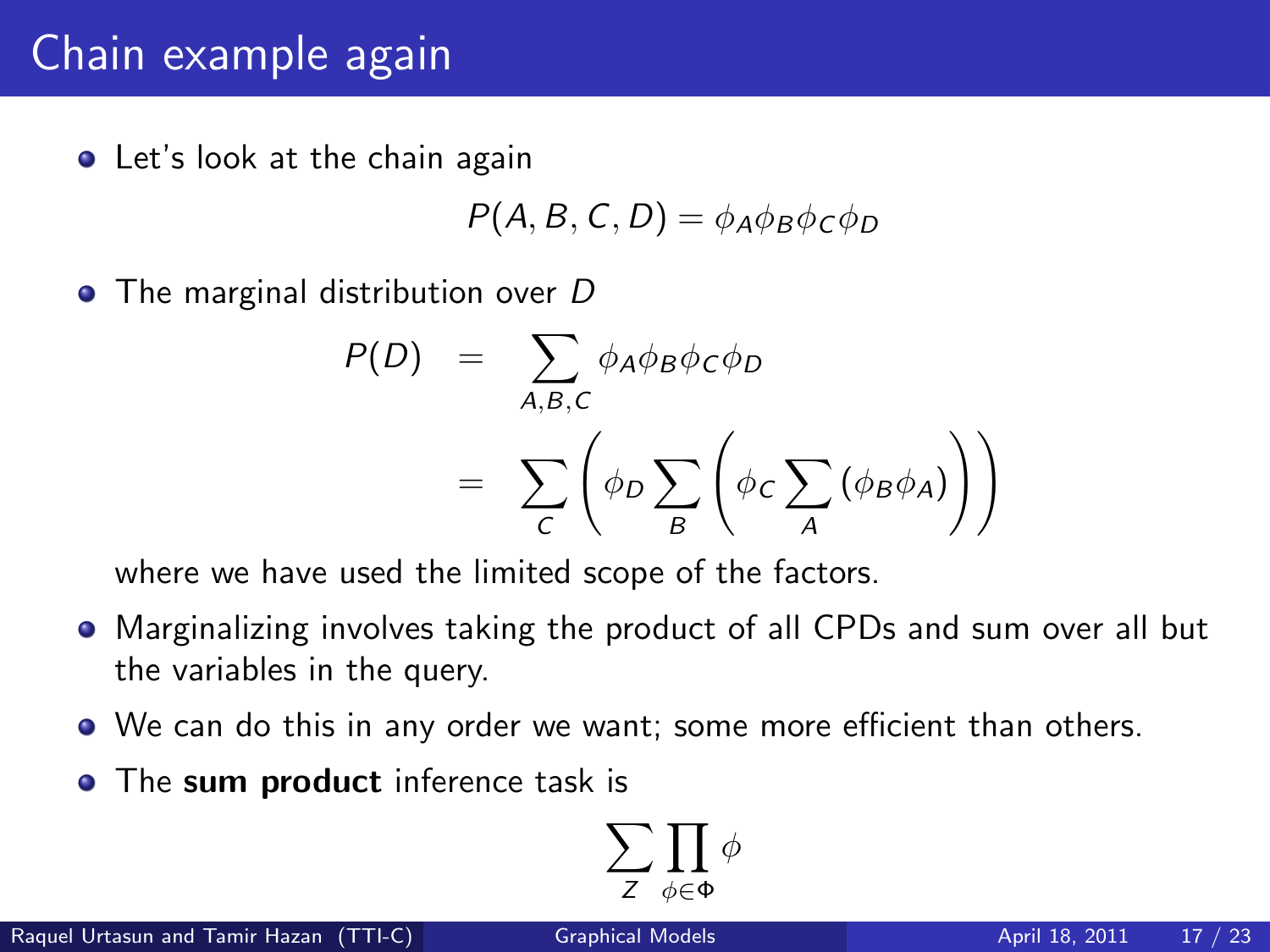- Effective as the scope is limited, we push in some of the summations.
- A simple instance of this is the sum-product variable elimination algorithm.
- **Idea:** We sum out variables one at a time.
	- When we do this, we multiply all the factors that have this variable as scope, generating a product factor.
	- We sum out the variable from this product factor, generating a new factor, which enters the set of factors to deal with.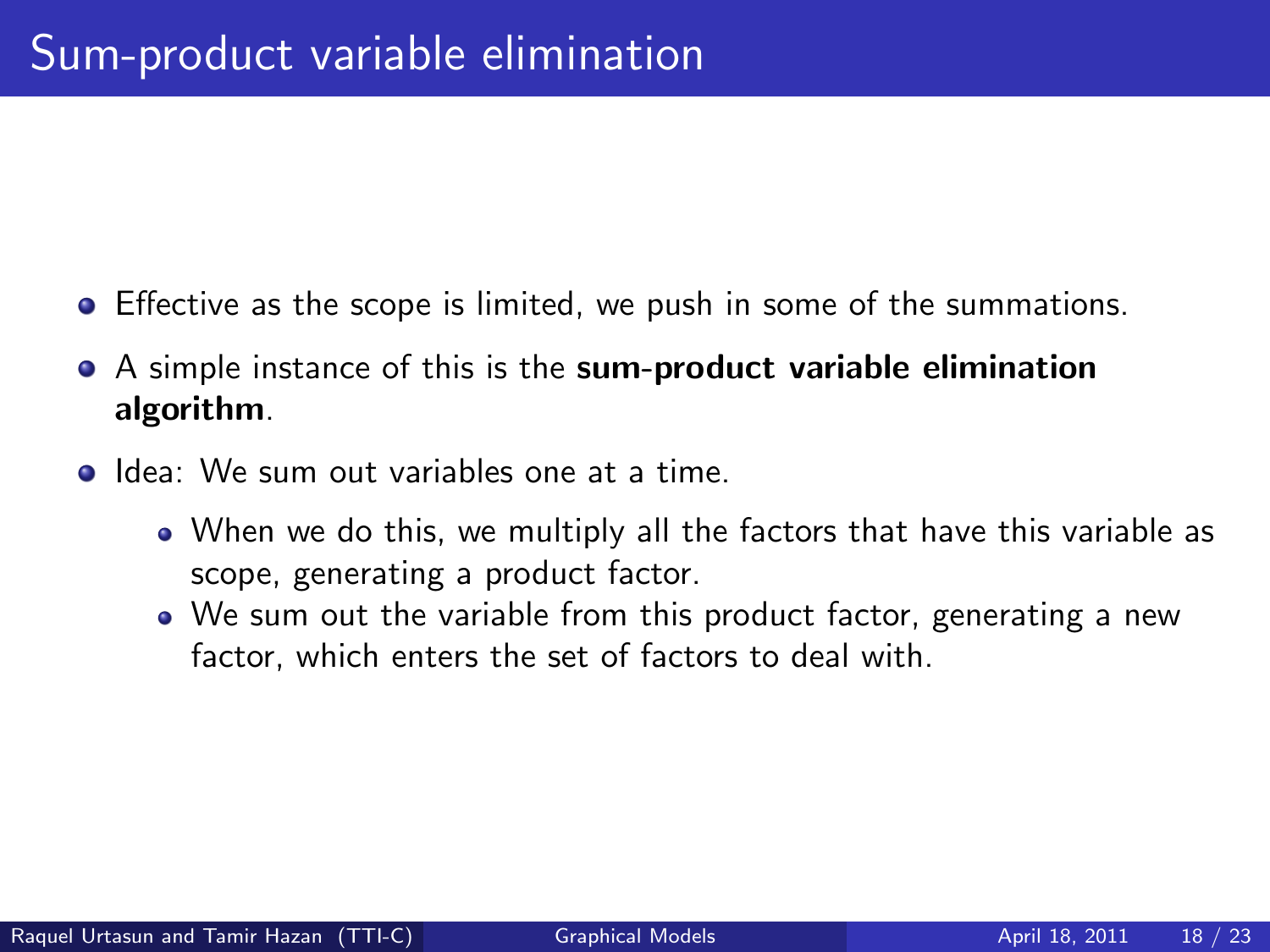Algorithm 9.1 Sum-Product Variable Elimination algorithm Procedure Sum-Product-Variable-Elimination (  $\Phi$ , // Set of factors  $Z$ ,  $//$  Set of variables to be eliminated  $\prec$  // Ordering on  $Z$ Let  $Z_1, \ldots, Z_k$  be an ordering of **Z** such that  $\mathbf{1}$  $\overline{2}$  $Z_i \prec Z_i$  iff  $i < j$ for  $i=1,\ldots,k$ 3  $\Phi \leftarrow$  Sum-Product-Eliminate-Var $(\Phi, Z_i)$  $\overline{4}$  $\overline{5}$  $\phi^* \leftarrow \prod_{\phi \in \Phi} \phi$ 6 return  $\phi^*$ 

**Proceedure Sum-Product-Eliminate-Var** (  
\n
$$
\Phi
$$
, // Set of factors  
\n $Z$  // Variable to be eliminated  
\n)  
\n $\Phi' \leftarrow {\phi \in \Phi : Z \in Scope[\phi]}$   
\n $Q' \leftarrow \Phi - \Phi'$   
\n $\Phi' \leftarrow \prod_{\phi \in \Phi'} \phi$   
\n $\tau \leftarrow \sum_{Z} \psi$   
\n $\tau \leftarrow \sum_{Z} \psi$   
\n $\tau \leftarrow \psi \leftarrow \tau$ 

**The Co**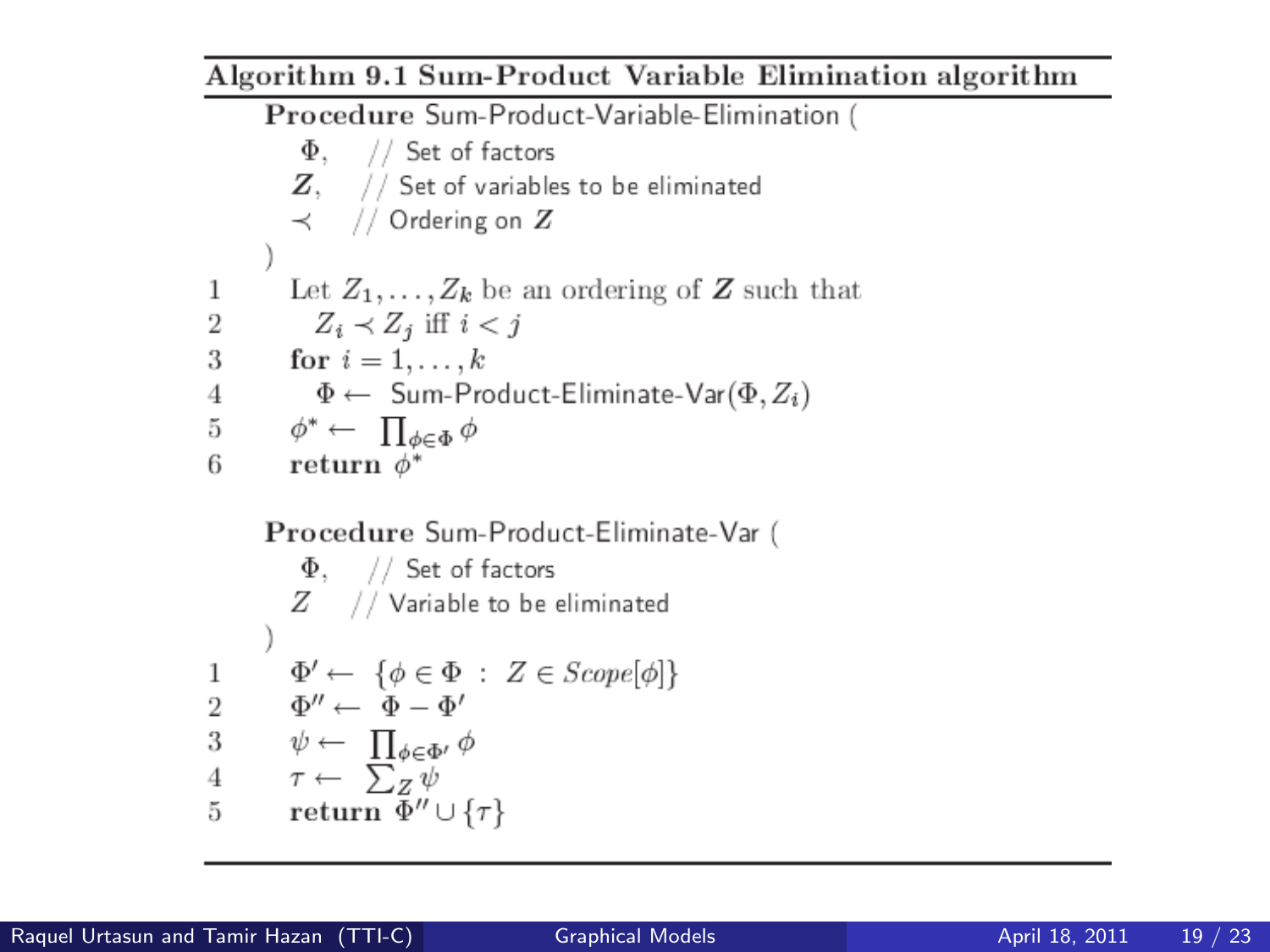#### Sum-product variable elimination

**•** Theorem: Let **X** be a set of variables, and let  $\Phi$  be a set of factors, such that for each  $\phi \in \Phi$ ,  $Scope(\phi) \subseteq X$ . Let  $Y \subset X$  be a set of query variables, and let  $Z = X - Y$ . Then for every ordering  $\prec$  over Z, the Sum-Product-Variable-Elimination( $\Phi$ , Z,  $\prec$ ) returns a factor  $\phi$ (Y) such that

$$
\phi(\mathbf{Y}) = \sum_{\mathbf{Z}} \prod_{\phi \in \Phi} \phi
$$

• We can apply this to a BN with variables  $\mathbf{Y} = \{Y_1, \dots, Y_k\}$ , where  $\Phi$  is all the CPDs

$$
\Phi = \{\phi_{X_i}\}_{i=1}^n = \{P(X_i|Pa_{X_i})_{i=1}^n\}
$$

We apply the elimination algorithm to the set  $\{Z_1, \dots, Z_m\} = \mathcal{X} - Y$ .

- We can apply the same algorithm to a Markov network, where the factors are the clique potentials.
- For Markov networks, the procedure returns an unnormalized distribution. We need to renormalize.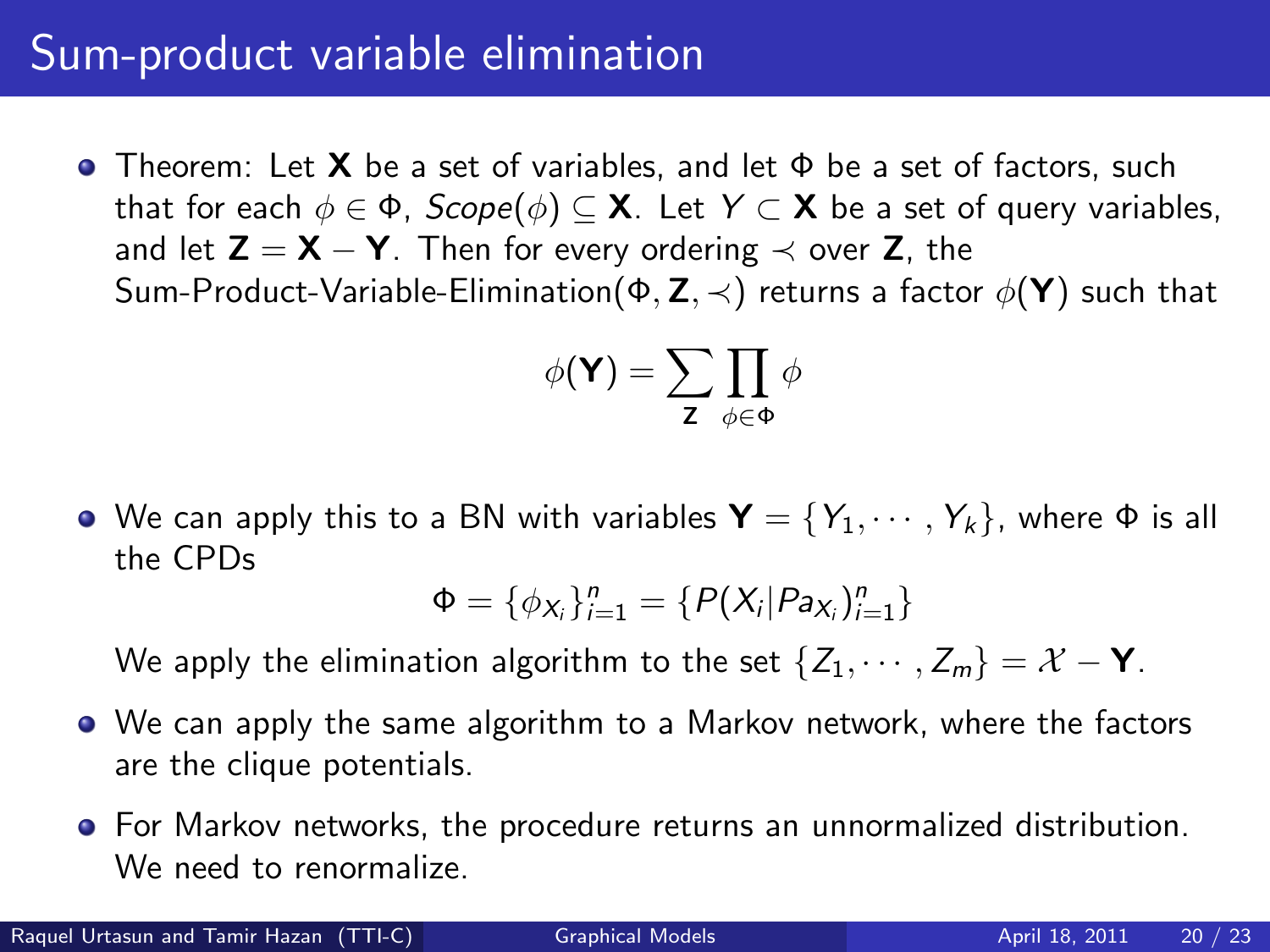# Example of BN



- The joint distribution
- $p(C, D, I, G, S, L, H, J) = p(C)p(D|C)p(I)p(G|D, I)p(L|G)P(S|I)P(J|S, L)p(H|J, G)$ with factors

$$
p(C, D, I, G, S, L, H, J) = \phi_c(C)\phi_D(C, D)\phi_I(I)\phi_G(G, D, I)\phi_L(L, G)
$$
  

$$
\phi_S(S, I)\phi_J(J, S, L)\phi_H(H, J, G)
$$

 $\bullet$  Let's do variable elimination with ordering  $\{C, D, I, H, G, S, L\}$  on the board!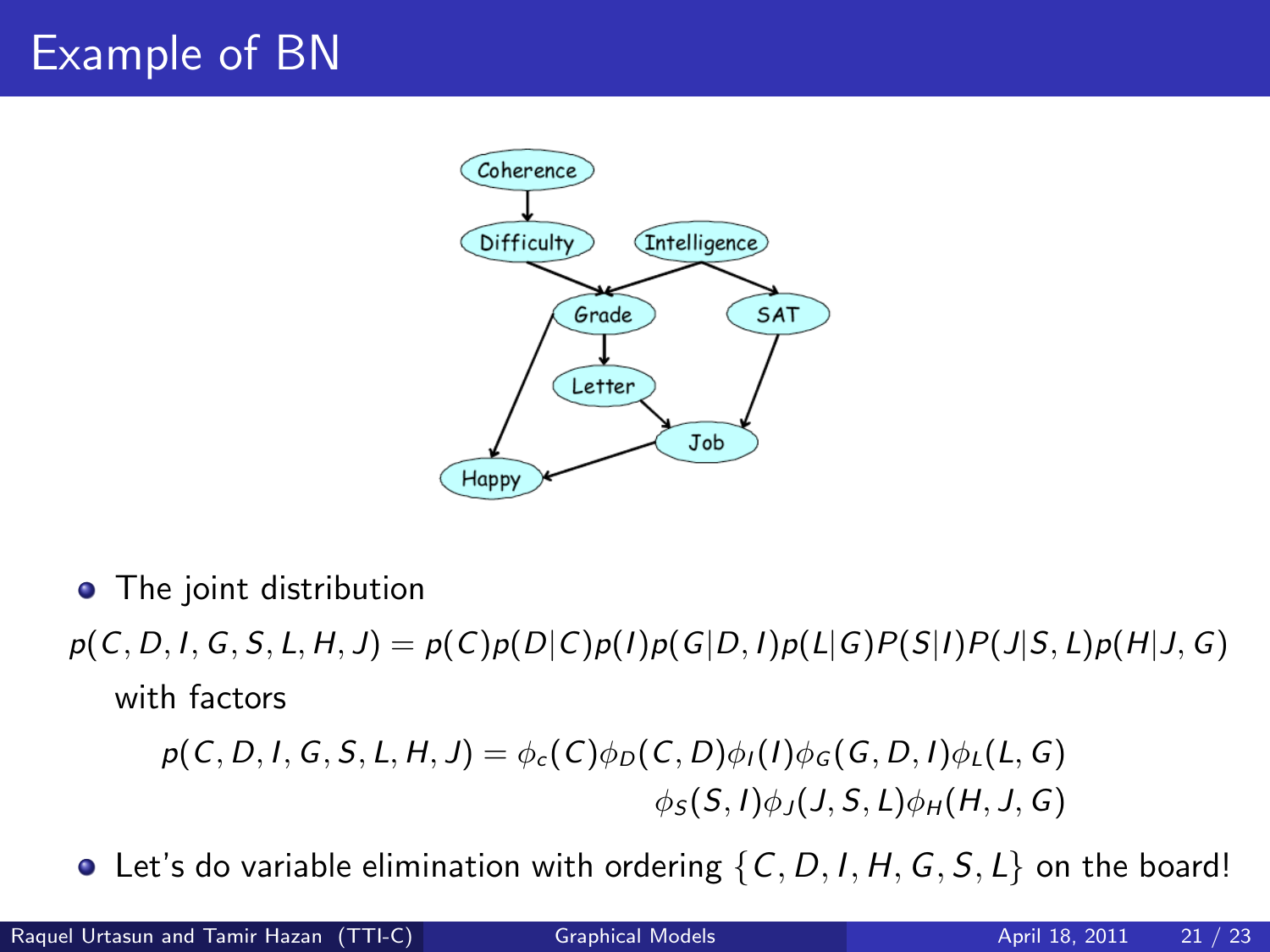# Elimination Ordering

We can pick any order we want, but some orderings introduce factors with much larger scope.

| Coherence                  | <b>Step</b> | Variable   | Factors                                    | Variables  | New             |
|----------------------------|-------------|------------|--------------------------------------------|------------|-----------------|
|                            |             | eliminated | used                                       | involved   | factor          |
| Difficulty<br>Intelligence |             |            | $\phi_C(C)$ , $\phi_D(D, C)$               | C, D       | $\tau_1(D)$     |
|                            |             |            | $\phi_G(G, I, D), \tau_1(D)$               | G, I, D    | $\tau_2(G,I)$   |
| SAT<br>Grade               | 3           |            | $\phi_I(I), \phi_S(S, I), \tau_2(G, I)$    | G, S, I    | $\tau_3(G, S)$  |
|                            |             | Н          | $\phi_H(H, G, J)$                          | H, G, J    | $\tau_4(G,J)$   |
| Letter                     | 5.          | G          | $\tau_4(G, J), \tau_3(G, S), \phi_L(L, G)$ | G, J, L, S | $\tau_5(J,L,S)$ |
| Job                        |             | S          | $\tau_5(J,L,S), \phi_J(J,L,S)$             | J, L, S    | $\tau_6(J,L)$   |
| Happy                      |             |            | $\tau_6(J,L)$                              | J.L        | $\tau_7(J)$     |

#### **•** Alternative ordering...

| <b>Step</b>    | Variable   | Factors                                             | Variables        | New                     |
|----------------|------------|-----------------------------------------------------|------------------|-------------------------|
|                | eliminated | used                                                | involved         | factor                  |
|                |            | $\phi_G(G, I, D), \phi_L(L, G), \phi_H(H, G, J)$    | G, I, D, L, J, H | $\tau_1(I, D, L, J, H)$ |
| $\overline{2}$ |            | $\phi_I(I), \phi_S(S, I), \tau_1(I, D, L, S, J, H)$ | S, I, D, L, J, H | $\tau_2(D, L, S, J, H)$ |
| 3              |            | $\phi_J(J, L, S), \tau_2(D, L, S, J, H)$            | D, L, S, J, H    | $\tau_3(D,L,J,H)$       |
|                |            | $\tau_3(D,L,J,H)$                                   | D, L, J, H       | $\tau_4(D, J, H)$       |
| 5              | H          | $\tau_4(D, J, H)$                                   | D, J, H          | $\tau_5(D,J)$           |
| 6              | C          | $\tau_5(D,J), \phi_D(D,C)$                          | D, J, C          | $\tau_6(D,J)$           |
|                |            | $\tau_6(D,J)$                                       | $D$ . J          | $\tau_7(J)$             |